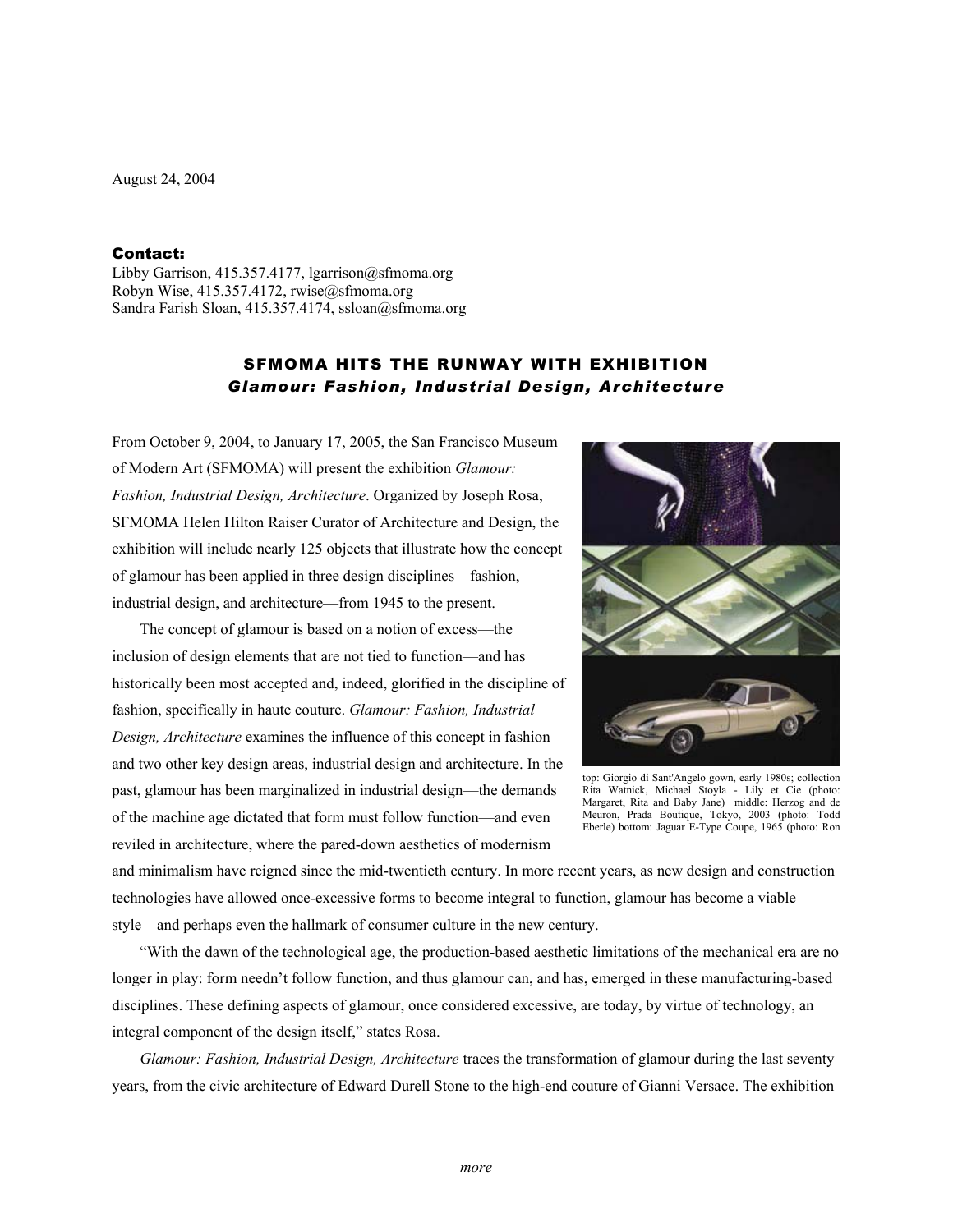begins with a historical section featuring work from the three design areas—fashion, industrial design, and architecture—as background for a larger emphasis on contemporary work. The section on fashion will include an array of couture pieces from the past and present. The industrial design section will feature a range of objects from lighting to furniture, including two luxury automobiles—the historical 1965 Jaguar E-type coupe and a 2004 Bentley Continental GT coupe. Architecture will be represented though historical photographs as well as digital renderings, installations, and models of contemporary works.

## Fashion

In the field of fashion, the exhibition describes how mid-century couture houses, in reaction to the fiscal restraints of the war years, tended toward an extravagant use of fabric in their designs. Taking this trend to the next level, fashion houses of the 1980s constructed an image of glamour through updated signs of opulence: complex tailoring, excessive layering, sophisticated handwork, and exotic materials and cuts.

*Glamour: Fashion, Industrial Design, Architecture* features works by such revered designers as Adrian, Jacques Fath, Yves Saint Laurent for Dior, Emilio Pucci, and Paco Rabanne, as well as their present-day counterparts, Karl Lagerfeld at both Chanel and Fendi, John Galliano for Dior, Christian Lacroix, Jean-Paul Gaultier, Thierry Mugler, Robert Carpucci, and Vivienne Westwood, among others.

### Industrial Design

In industrial design, the exhibition examines the tradition of glamour beginning with the high-end handmade object. Works such as William Haines's Brentwood chair, ca. 1945, John Dickinson's Bone Game Table, 1977, and Hans Harald Rath's Metropolitan Opera House Chandelier, ca. 1965, are featured. Although affluence has long been associated with the ability to acquire these unique and luxurious objects, the advent of digital technology has revolutionized the idea of customization, making design objects more affordable and enabling "mass-customized" production. Contemporary design objects include Ronan and Erwan Bouroullec's Spring Clouds shelving units, 2003, Marc Newson's Felt Chair, 1993, the 118 WallyPower power boat, 2003, Ron Arad's Ninarota round bed, 2002, the white-gold-and-diamond Oyster Perpetual watch by Rolex, 2003, and Vincent Van Duysen's Cascade Chandelier for the Swarovski Crystal Palace Collection, 2003.

## **Architecture**

In architecture, the exhibition seeks to identify the roots of glamour in designs by postwar architects who eschewed modernist purity in favor of extravagant patterning and ornamentation, features then frowned upon by critics as mere decoration. Today, the aesthetic of seriality and sculptural form has been an important influence for the current generation of digitally literate architects, and new digital technologies make it possible to transform features that were once simply ornamental into elements that are integral to a building's structure. This complexity of structure is defining a new, sophisticated architectural aesthetic.